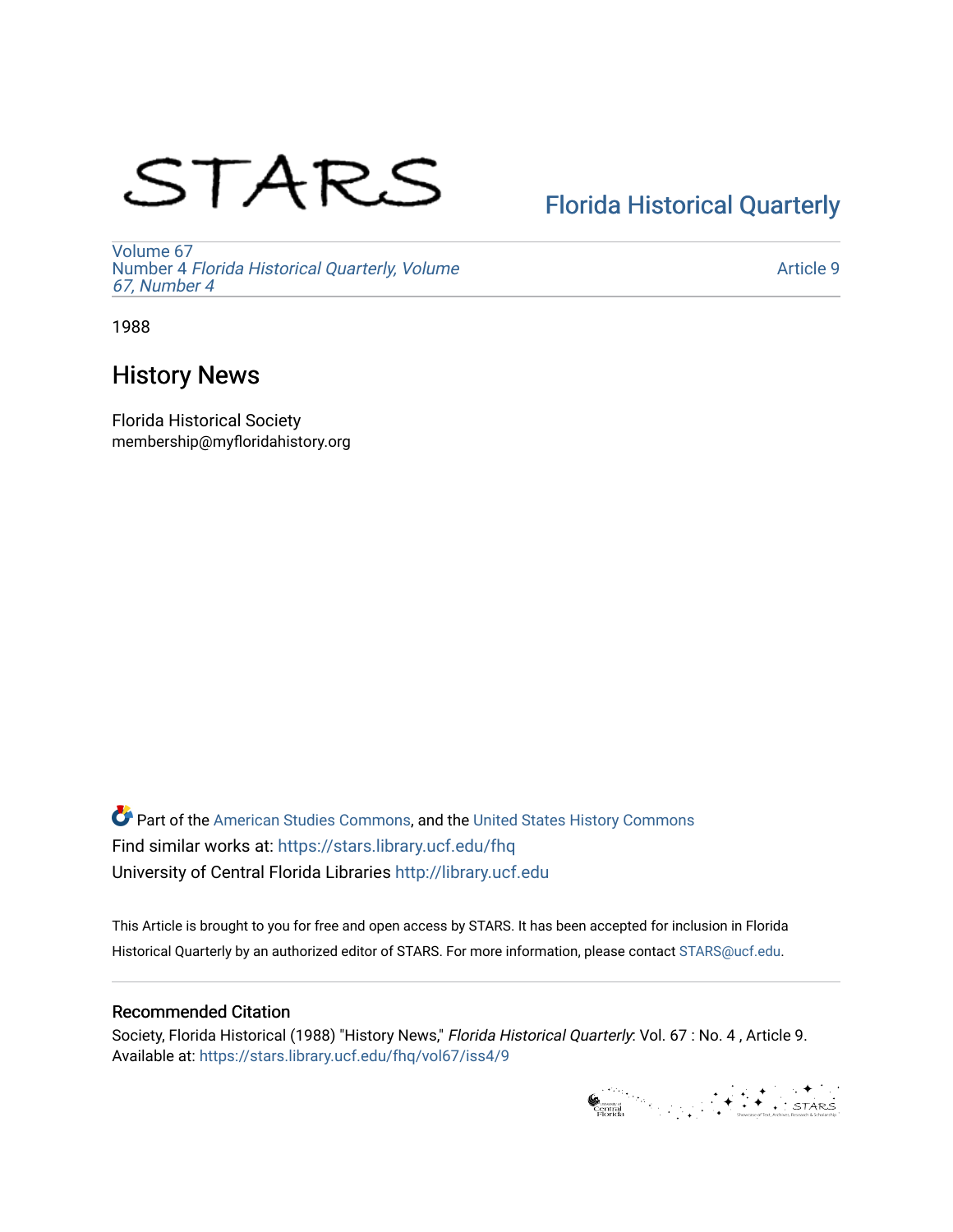#### *Annual Meeting*

The Florida Historical Society will hold its eighty-seventh convention in Gainesville, May 11, 12, 13, 1989. The Florida Historical Confederation will hold its annual meeting and workshops at this time also. The convention hotel is the Gainesville Hilton, 2900 S.W. 13th Street. Registration for conference participants will be on the lobby floor. Welcoming the delegates on Friday morning will be David Coffey, Gainesville mayor-commissioner; Robert Gasche, president of the Alachua County Historical Society; and Paul S. George, president of the Florida Historical Society. Chairpersons for each of the seven planned sessions are Paul George; Leland Hawes, *Tampa Tribune;* Samuel Proctor, University of Florida; Robert R. Rea, Auburn University; Eugene Lyon, St. Augustine Foundation; William Coker, University of West Florida; and Rodney Dillon, Broward County Historical Commission. Presenting papers or serving as commentators are Willam Ivy Hair, Georgia College; Wayne Flynt, Auburn University; Glen Jeansonne, University of Wisconsin-Milwaukee; Raymond Arsenault, University of South Florida, St. Petersburg; Susan L. Clark, St. Augustine; David Nolan, St. Augustine; Thomas Graham, Flagler College; Helen Cumberly Ellerbe, Alachua County Historical Commission; Charlotte M. Porter, Florida Museum of Natural History; Sudye Cauthen, Alachua; Robin F. A. Fabel, Auburn University; Ethan A. Grant, University of West Florida; Wendell L. Griffith, University of West Florida; Charles W. Arnade, University of South Florida; Jerald T. Milanich, Florida Museum of Natural History; Charles Ewen, Tallahassee; Marvin Smith, University of Georgia; Ed Keuchel, Florida State University; Joe Knetsch, Tallahassee; Everett Caudle, University of Florida; George Klos, Florida State University; David Coles, Tallahassee; Robert Taylor, Florida State University; and Lola Haskins, Gainesville.

The banquet will be held Friday evening at the Hilton. At that time, the winners of the Rembert W. Patrick Book Prize, Charlton W. Tebeau Book Prize, Arthur W. Thompson Memorial Prize in Florida History, the President's Prizes, and the

[528]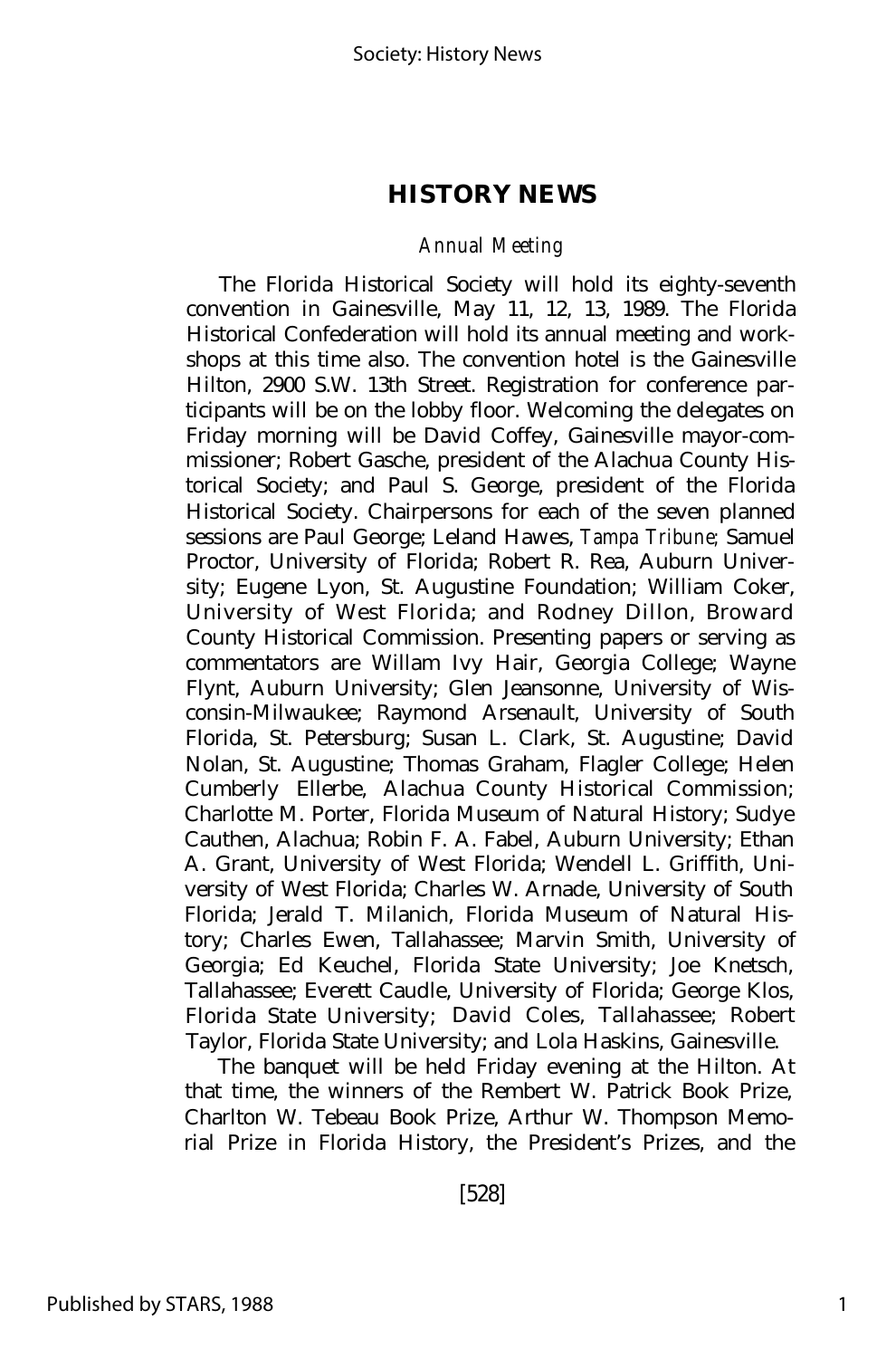American Association for State and Local History Awards will be announced.

The History Fair projects will be on exhibit throughout the conference, and prizes will be awarded on Friday afternoon at 4:00 p.m. The President's Reception, hosted by Dr. George, will be held in the Presidential Suite following the banquet. The annual J. Leitch Wright Memorial Run, Walk, and Crawl will be held on Saturday morning at 7:30 a.m. Thomas Graham is the run master. The Society's annual picnic will be held at Bivens Arm Park at 12:30 p.m., Saturday, following the Society's annual business meeting. There will be a walking tour of the Gainesville Historic District on Thursday, May 11 at 4:30 p.m., and a bus tour of Paynes Prairie on Friday at 3:30 p.m. The board of directors will hold its business meeting Thursday evening. Lester May is in charge of local arrangements.

### *Florida Historical Confederation*

Registration for the Florida Historical Confederation meeting at the Gainesville Hilton, Thursday, May 11, 1989, begins 1. at 9:00 a.m. in the hotel lobby. The Confederation has scheduled three panels on Thursday, May 11. Moderators for these sessions are J. Andrew Brian, Historical Association of Southern Florida; Randy F. Nimnicht, Historical Association of Southern Florida; and Ormond Loomis, Bureau of Florida Folklore. Members of the panels are Mark Appleby, Fort Myers Historical Museum; James Omahen, Historical Association of Southern Florida; Linda Williams, Spanish Point at the Oaks; Wit Ostrenko, Museum of Science and Industry, Tampa; Susan Clark, Loxahatchee Historical Society; Brent Cantrell, Historical Association of Southern Florida; and Nancy J. Nusz, Bureau of Florida Folklife.

J. Andrews Brian, chairman of the Confederation, will preside at the luncheon and will present the Confederation awards.

#### *National Register of Historic Places*

The Florida Department of State, Division of Historical Resources, reports the following Florida properties added to the National Register of Historic Places during the year 1988: Alachua County— Southeast Gainesville Residential District; Broward County— Davie School and Oakland Park Elementary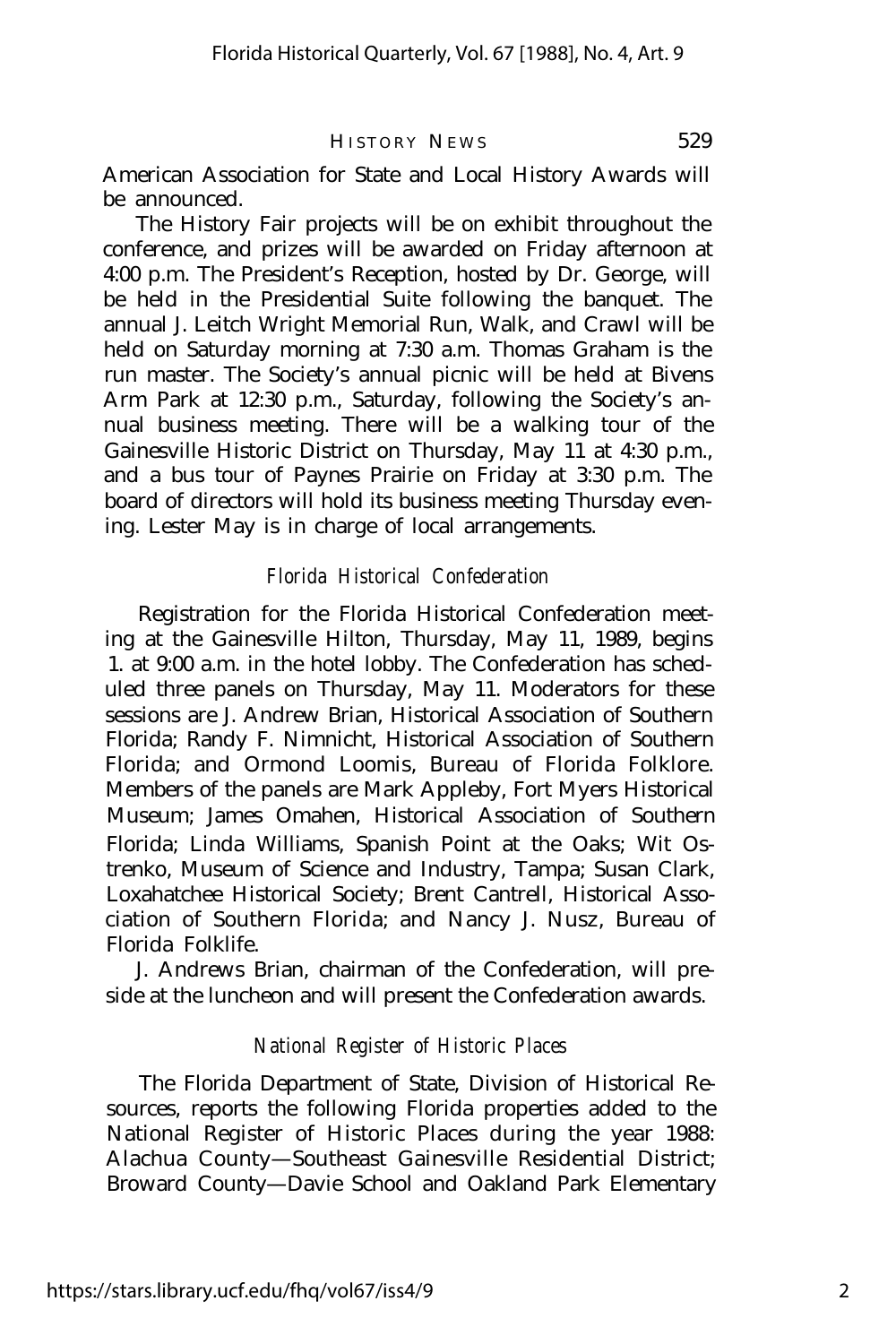#### 530 FLORIDA HISTORICAL QUARTERLY

School; Clay County— Clark-Chalker House; Dade County— Coral Gables Elementary School and Miami Shores Thematic Resource Group; Duval County— Jewett-Thompson House, Vil lage Store, and San Jose Estates Gatehouse; Hillsborough County— LeClair Apartments; Jefferson County— Dennis-Coxetter House; Lee County— Henry Ford Estate and Alderman House; Marion County— Dunnellon Boomtown Historic District, Orange Springs Methodist Episcopal Church and Cemetery, Tuscawilla Park Historic District, and James W. Townsend House; Palm Beach County— Delray Beach Schools; Pinellas County— Harbor Oaks Residential District; Putnam County— Old A.C.L. Union Depot; and Volusia County— United States Post Office, South Beach Street Historic District, Casements Annex, The Porches, and Rowallan.

#### *Southern Jewish Historical Society*

The Southern Jewish Historical Society is receiving grant applications for awards, not too exceed \$2,500 per year, to support the completion of works pertaining to the southern Jewish experience. These works may be in any medium, including books, exhibits, films, or video cassettes. The typed proposal, not to exceed three pages, should include a cover page with the submitter's name, address, and telephone number; a proposed budget; a statement of the contributions the project will make to the study of the southern Jewish experience; and a rationale of why the Society should support the project. If the request is to support a matching grant, evidence that the matching agency is a tax-exempt foundation or agency is needed. Proposals should be sent to Dr. Sheldon Hanft, Department of History, Appalachian State University, 238 Whitener Hall, Boone, NC 28608, by August 1, 1989. Awards will be announced at the Society's annual conference in Charleston, SC, November 3-5, 1989.

The Southern Jewish Historical Society announces the creation of a \$500 award for the best paper dealing with southern Jewry by a current graduate or undergraduate college student. The author will be invited to read the winning essay at the Society's annual conference in Charleston, SC, November 3-5, 1989. Up to one-half of the award may be used for travel and conference expenses. Submissions should be at least 4,000 words in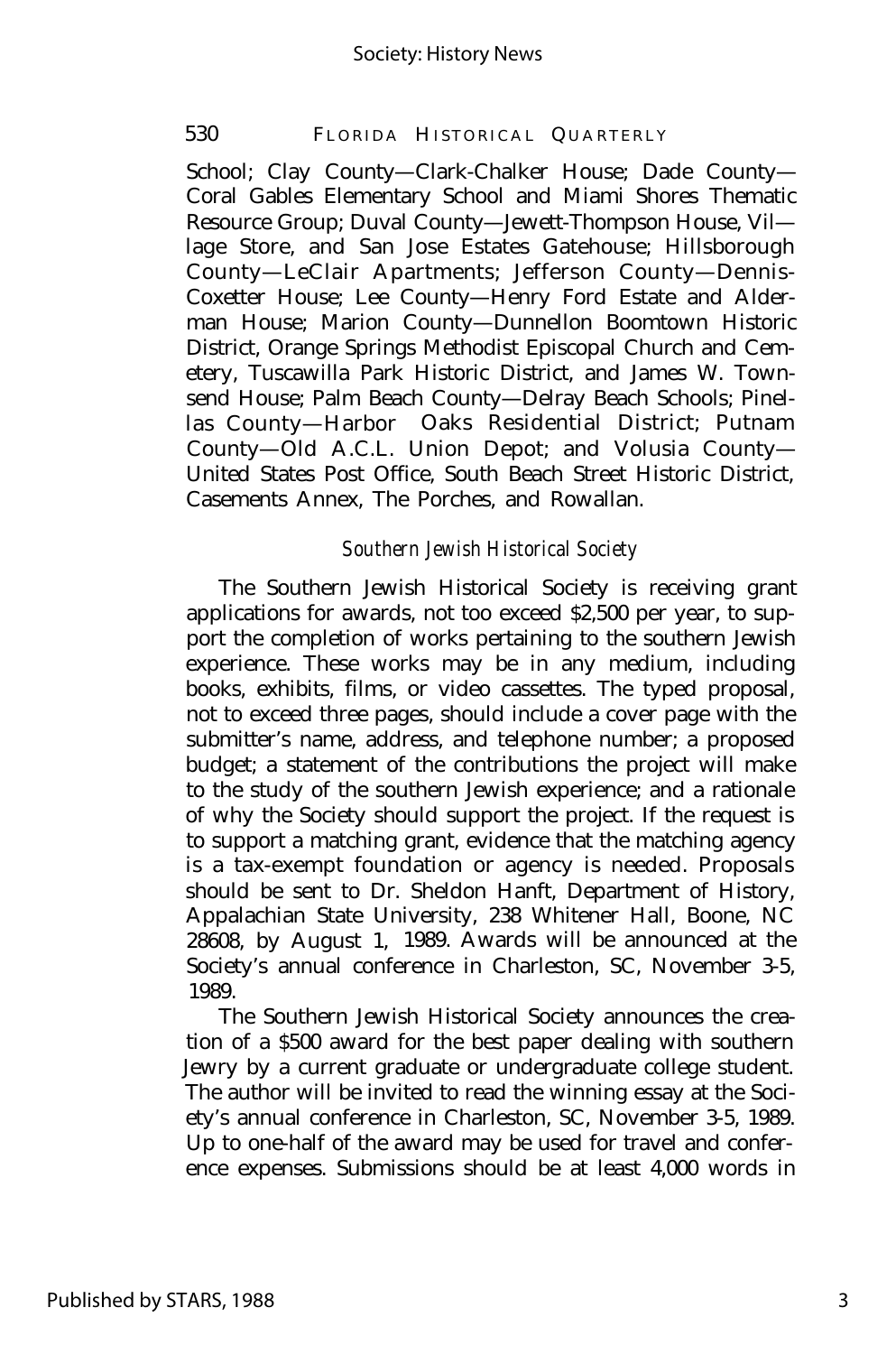length and typed double-spaced. The submitter's name, address, and academic affiliation must appear only on the cover letter and not in the body of the paper. Entries should be sent before August 1989 to Mrs. Phyllis Weinstein, 4149 Churchill Drive, Birmingham, AL 35213. The prize honors the memory of the late B. H. Levy of Savannah, GA, the author of several books and monographs on southern Jewish history and a founding trustee of the Society.

#### *Announcements and Activities*

The Marjorie Kinnan Rawlings Society held its second annual meeting, April 12-15, 1989, in St. Augustine. Mrs. Rawlings and her husband Norton Baskin moved from Cross Creek to St. Augustine in 1940. The presentations were on the life and works of Rawlings by scholars and persons who knew and worked with her. A reception at Markland and dinner in the dining room of Flagler College (formerly the Ponce de Leon Hotel) on Saturday evening concluded the program.

The Florida College Teachers of History held its annual conference, April 3-15, 1989, at Fort Myers. The banquet speaker was Dr. Sheldon B. Liss of the University of Akron.

The Southern Jewish Historical Society will hold its annual meeting in Charleston, SC, November 3-5, 1989. The program committee invites proposals for individual papers, complete sessions, panels, and workshops on all aspects of southern Jewish history. It is interested in papers relating to the Charleston/Low Country area of South Carolina. A brief abstract for each paper or presentation should be submitted by May 10, 1989, to Dr. Sheldon Hanft, Department of History, Appalachian State University, Boone, NC 28608, or Dr. Stuart Knee, Department of History, College of Charleston, Charleston, SC 29424.

The film "Living in America: One Hundred Years of Ybor City" is available for sale for \$15.95 from the Tampa Historical Society, 245 South Hyde Park Avenue, Tampa, FL 33606. Gayla K. Jamison, documentary film maker and videographer, produced the film, and Dr. Gary Mormino served as historical consultant. Supporting the project were the Florida Endowment for the Humanities, Florida Bureau of Historic Preservation, Florida Arts Council, and the Ybor City Museum Society.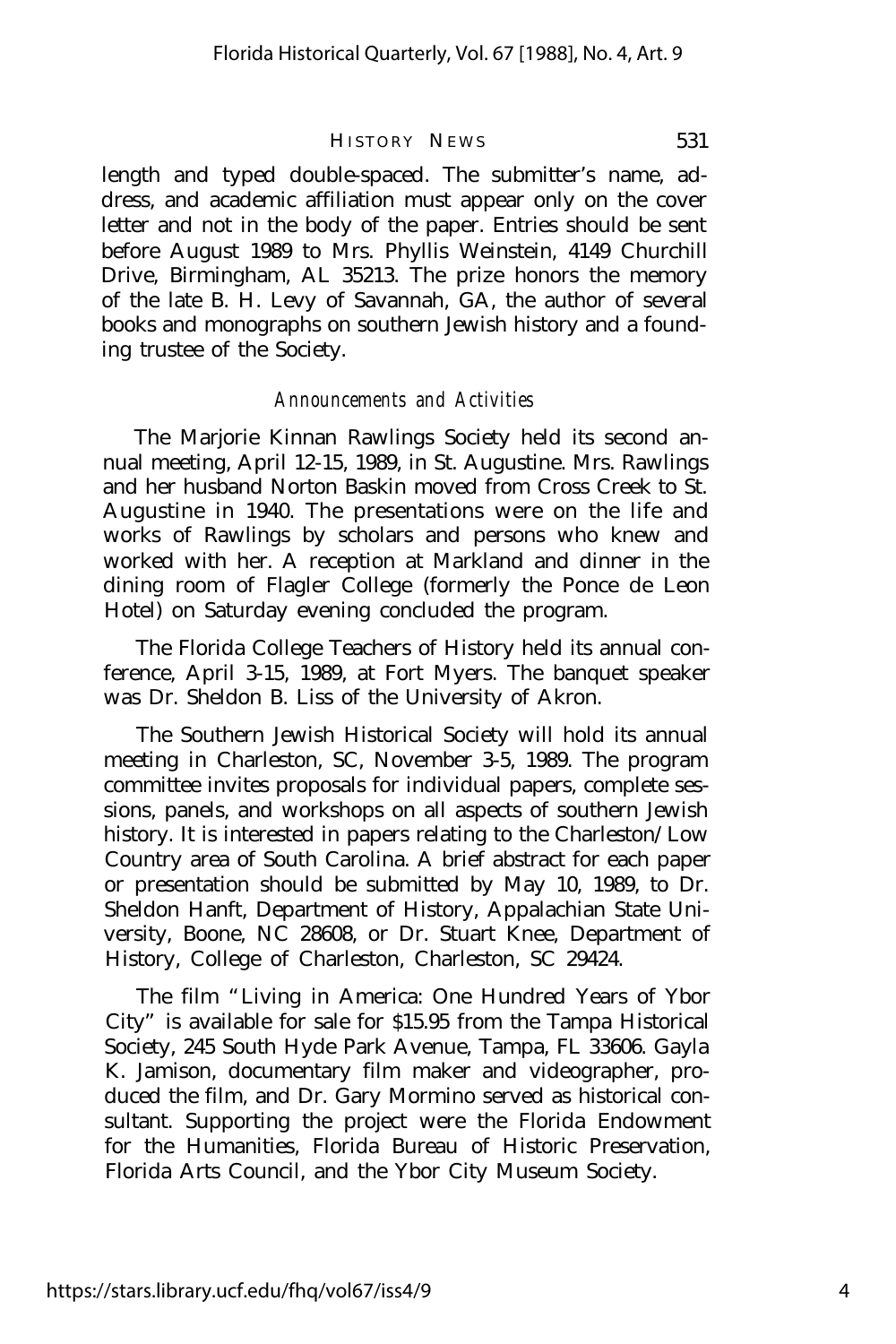#### 532 FLORIDA HISTORICAL QUARTERLY

The Alachua County Historical Commission dedicated a historical marker to David Levy Yulee on February 26, 1989, at the Historic Archer Depot. Yulee, born in St. Thomas, arrived in St. Augustine in 1821. After reading law at the office of Judge Robert Raymond Reid in St. Augustine, Yulee was elected to the Florida Territorial Council and represented St. Johns County in the Constitutional Convention in 1838. He was a territorial delegate to Congress (1841-1845), and he led the move to have Florida admitted as a state. He was Florida's first United States Senator, and the first person of Jewish birth ever to serve in the United States Senate. He was responsible for the construction of the first cross-state railroad which ran from Fernandina to Cedar Key. Although a strong advocate of secession, Yulee held no political office in the Confederate government. He was living at Cotton Wood, his plantation in Archer, when the war ended, and it was there that the personal baggage of President Jefferson Davis and his family and the remainder of the Confederate treasury arrived on May 22, 1865. There is a historical marker at the house site. Senator Yulee's father was Moses Elias Levy, and Levy County is named for the family. The Archer Historical Society held an open house at its museum and headquarters, the Historic Archer Depot, following the program.

The Jacksonville Historical Society has opened its archives and library and invites scholars to use its books, photographs, and files. The collection, located on the second floor of the Swisher Library at Jacksonville University, will be open from 12:15 to 3:00 p.m. on Saturdays, except for April 29 and May 6.

The Oral History Association will hold its annual meeting in Galveston, TX, October 19-22, 1989. The four-day conference will feature papers on political, black, women's, immigration, and local history. There will be workshop sessions adapted to different levels of oral history methodology, panel discussions of current issues, and a variety of media presentations. Tours of Galveston and area museums are being arranged. For information on the meeting, write Richard C. Smith, 1093 Broxton Avenue, #720, Los Angeles, CA 90024.

The Florida Bureau of Historic Preservation administers a program of historic preservation grants-in-aid to encourage and assist the identification and preservation of Florida's historic re-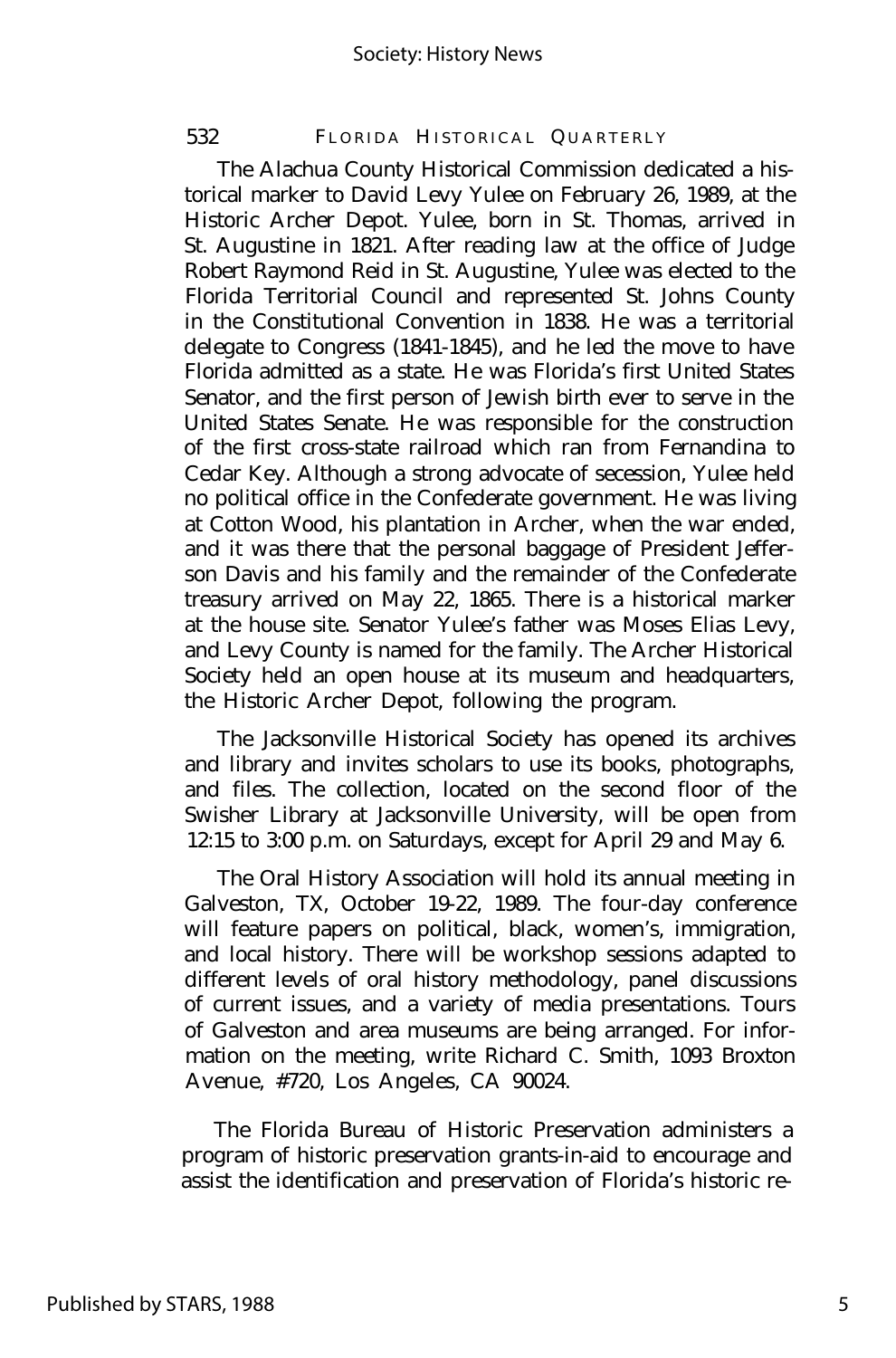sources. Grants are made from the Historic Preservation Trust Fund. Departments or agencies of the state (including state universities); units of county, municipal, or other local governments; and any corporation, partnership, or other organization (public or private) may submit applications. In addition, private individuals may apply for funds.

The Illinois Historic Preservation Agency is engaged in preparing a complete and annotated edition of Abraham Lincoln's law practice papers entitled *The Lincoln Legals: A Documentary History of the Law Practice of Abraham Lincoln, 1836-1861.* The agency requests assistance in locating any documents, records, letters, contemporary printed accounts, or after-the-fact recollections that relate to the subject. To send material or for information, contact *The Lincoln Legals,* I.H.P.A. Drawer 75, Old State Capitol, Springfield, IL 62701 (phone 217-785-9130).

The Southeastern Council on Latin American Studies held its thirty-sixth annual meeting, April 13-15, 1989, at Myrtle Beach, SC. The theme of the conference was "Literature, Culture, and Revolution in Latin America." Florida scholars presenting papers were Waltraud Queiser Morales, University of Central Florida; Louis A. Pérez, Jr., University of South Florida; Thomas W. Leonard, University of North Florida; Louis A. Woods, University of North Florida; and Dario Moreno, Florida International University. Jaime Suchlicki, University of Miami, was the banquet speaker.

The Southeastern American Society for Eighteenth Century Studies will meet in Athens, GA, March 1-3, 1990. Proposals are solicited for papers and panels dealing with all aspects of the eighteenth century. Interdisciplinary papers and panels are welcomed. Panels should have no more than three papers, and may have a commentator. Round table discussions or workshops are also welcomed. A one-page abstract for each paper or presentation and a brief vita for each participant must be received by October 1, 1989. Address proposals to Dr. Barbara B. Schnorrenberg, 3824 11th Avenue South, Birmingham, AL 35222.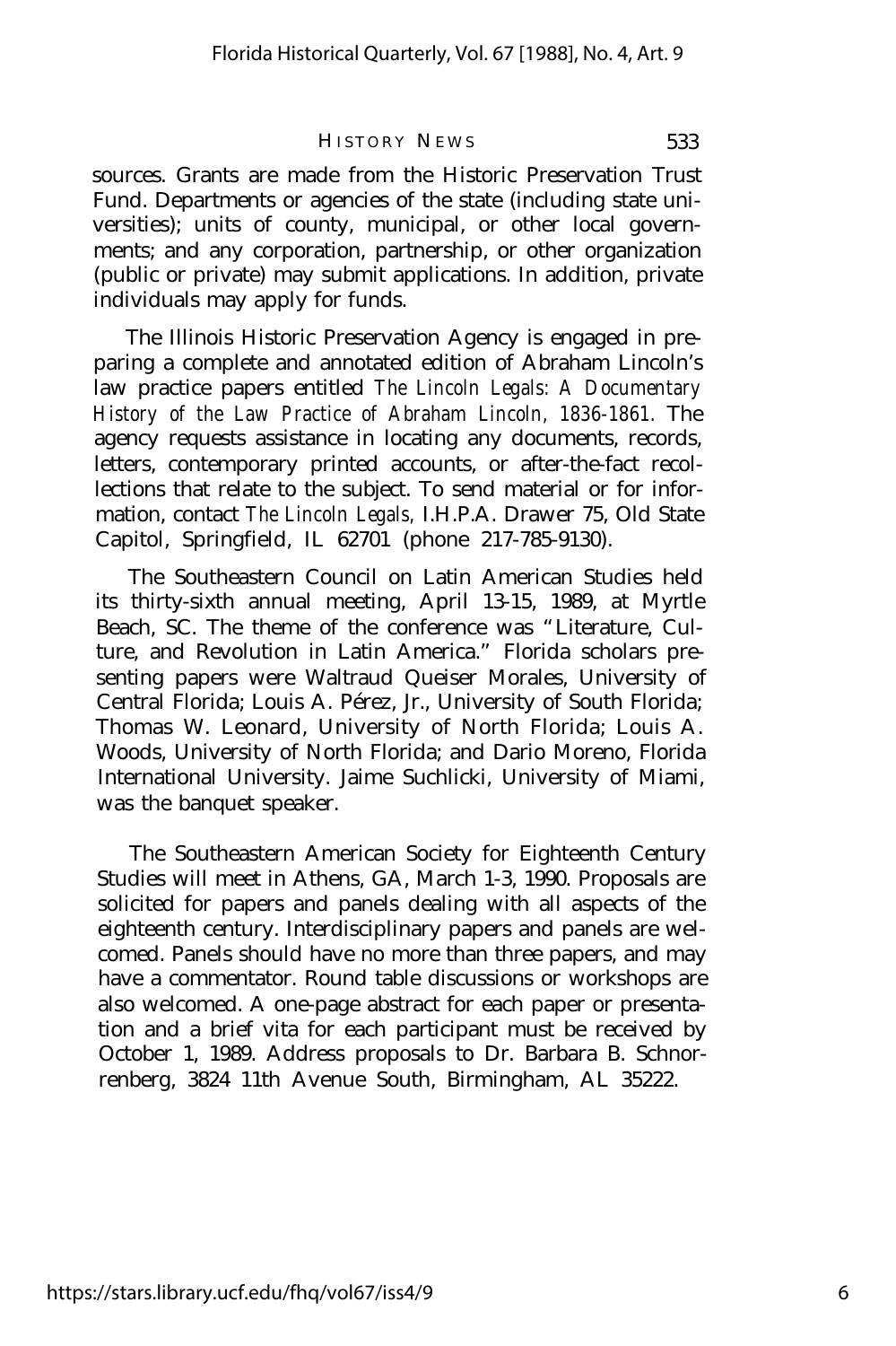# **MINUTES OF THE DIRECTORS MEETING FLORIDA HISTORICAL SOCIETY**

The mid-winter meeting of the board of directors of the Florida Historical Society was convened at 10:00 a.m. in the Special Collections Reading Room, University of South Florida, Tampa, December 3, 1988, by Paul S. George, president. Officers and directors attending included: Rodney E. Dillon, Samuel Proctor, Kathleen H. Arsenault, Patsy West, Niles F. Schuh, Eugene Lyon, Henry Green, Eugene W. Roach, J. Andrew Brian, Gwendolyn B. Waldorf, Robert C. Harris, David R. Colburn, Hampton Dunn, Stuart McIver, Marinus H. Latour, William S. Coker, Michael Slicker, and Lewis N. Wynne, executive director.

The minutes of the May 1988 board meeting were accepted as published in the October 1988 issue of the *Florida Historical Quarterly.* The published agenda of a presentation delivered at the annual meeting, May 1988, on the "Discovery of the Atocha," was amended to note that one of the speakers was "Patrick Cline," rather than "Patricia." The minutes of the Executive Committee meeting, held August 13, 1988, Tampa, were amended to reflect the correct tabulation of votes. Thus, the minutes now read: "Voting in favor of remaining at the University of South Florida were Hampton Dunn, Samuel Proctor, Kathleen Arsenault, and Marinus Latour. Voting in favor of St. Augustine's offer were Randy Nimnicht, Paul George, and Michael Slicker." The voting positions of Marinus Latour and Michael Slicker were reversed in the minutes as published. The resignation of Gerald W. McSwiggan was regretfully accepted.

It was announoed that hereafter, unless they include items requiring specific action, most committee reports will be published in the *Society Report* and will not be included on the board's agenda.

Gwendolyn Waldorf reported that 1989 would probably see a doubling in the number of counties and students involved in the History Fair program. This increase in participation is due, in large part, to the involvement of the Florida Department of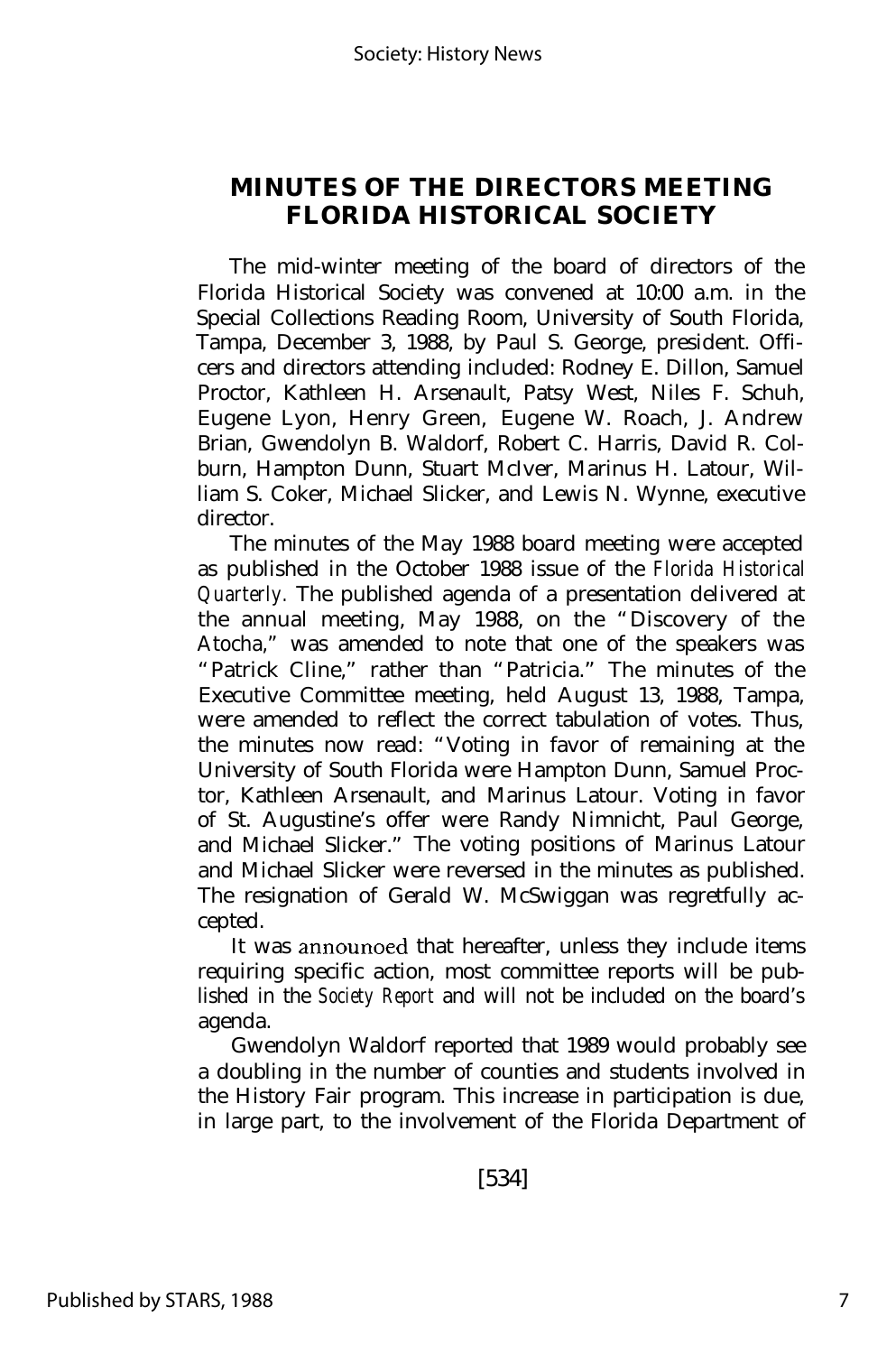DIRECTORS MEETING 535

Education, and in particular, Kathy Brown (education curator, Museum of Florida History) and Peggy Durham (teacher).

Initial response from the Georgia Historical Society regarding a joint meeting with our Society has been positive. A committee, consisting of Nick Wynne, Samuel Proctor, David Colburn, Raymond Mohl, Kathy Arsenault, and Paul George, was formed to issue a formal invitation, establishing a time (preferably the fall 1990 or 1991) and place for such a meeting.

Nick Wynne reported a revitalized relationship with the University of South Florida, mentioning specifically that (1) several board members had enjoyed individual, informal meetings with President Borkowski; (2) the Society is in the process of moving to its expanded quarters on the fifth floor of the library; (3) the university has provided a part-time work-study student for the Society's use; (4) the university has provided sources of indirect funding to benefit the Society's activities and programs, including some furnishings for the Society's new office; (5) the USF Woman's Club has offered assistance; and (6) the University of South Florida Press has offered jointly to sponsor book publications. The Society has begun paying its bill to USF for services performed (postage, photocopies, telephone, office supplies, etc.) during the period of 1981-1988. Reflecting on the size and nature of the bill, the board requested that Dr. Wynne and Dr. George meet with President Borkowski and request that the university forgive similar future expenses.

As the *Florida Portrait* project was discussed, the publications committee agreed to provide the board with a report in thirty days that would: (1) outline our obligations to sponsors; (2) provide final figures for the cost of production; (3) make recommendations for actions the Society should take in regard to Douglas Drown of the defunct publishing company Continental Heritage; (4) make recommendations regarding the marketing of the book, including the extent of the involvement on the part of the University of South Florida; and (5) make sure that we do not reverse the will or previous decisions of the board. If there is the need, the board will take action on specific items with a mail-vote.

In response to fiscal demands, the board voted to recommend the following changes in dues: (1) increase all individual and private membership categories \$5 per year, with the exception of the student category; (2) create a corporate membership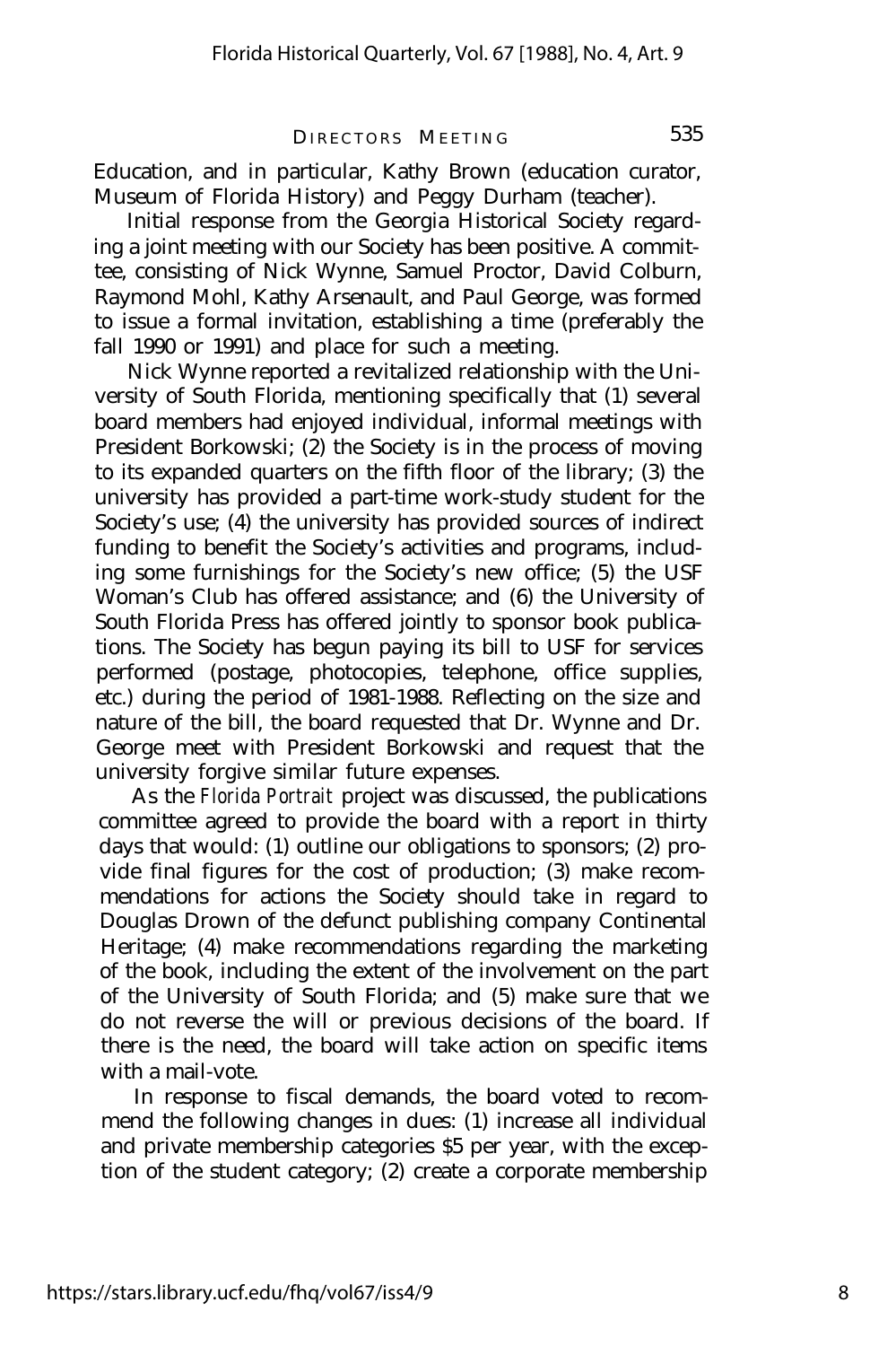## 536 FLORIDA HISTORICAL QUARTERLY

category with an annual membership of \$100; and (3) increase the library membership category \$10 per year. The recommended memberships are annual membership— \$25, family membership— \$30, library membership— \$35, contributing— \$55 and above, corporate membership— \$100, and student membership— \$15. The board approved an increase in the director's salary (to reflect his increased duties) through May of 1989, in the amount of \$7,500. On or before February 1, 1989, the director will present the board with an itemized budget for its approval. In the future, all budget reports will include the following: (1) itemized budget lines for all income and expenses; and (2) comparative figures for both of the immediate prior years, and one year in advance (the projected year). In the interim, no expenses beyond the day-to-day expenditures are approved, unless authorized by the Executive Committee.

In further response to fiscal responsibilities, the board requested: (1) that the director communicate with the executive directors of other state societies to discuss techniques for fundraising; (2) that the Society consider the possibility of retaining a consultant to develop a comprehensive, two-year program to raise \$500,000; and (3) that during the current review of the by-laws, the committee consider the possibility of expanding the board to include members with the sole responsibility for fundraising.

The board requested that the president, or a committee of his selection, approach the governor, the legislative leadership, and the cabinet to explore the possibility of establishing a cooperative, working relationship with the state of Florida.

President George expanded the library committee to include Rodney Dillon (chairman), Kathy Arsenault, Becky Smith, Gwendolyn Waldorf, and Michael Slicker. He charged the committee with the responsibility of reviewing the Society's holdings of books, prints, maps, manuscripts, and artifacts, and requested that the committee make recommendations as to their present and future status, especially the Audubon prints which are currently deteriorating.

Andrew Brian delivered the report of the Florida Historical Confederation, concluding with the suggestion that the by-laws committee review the status of the Confederation and determine whether it should continue as a standing committee or develop as a separate entity.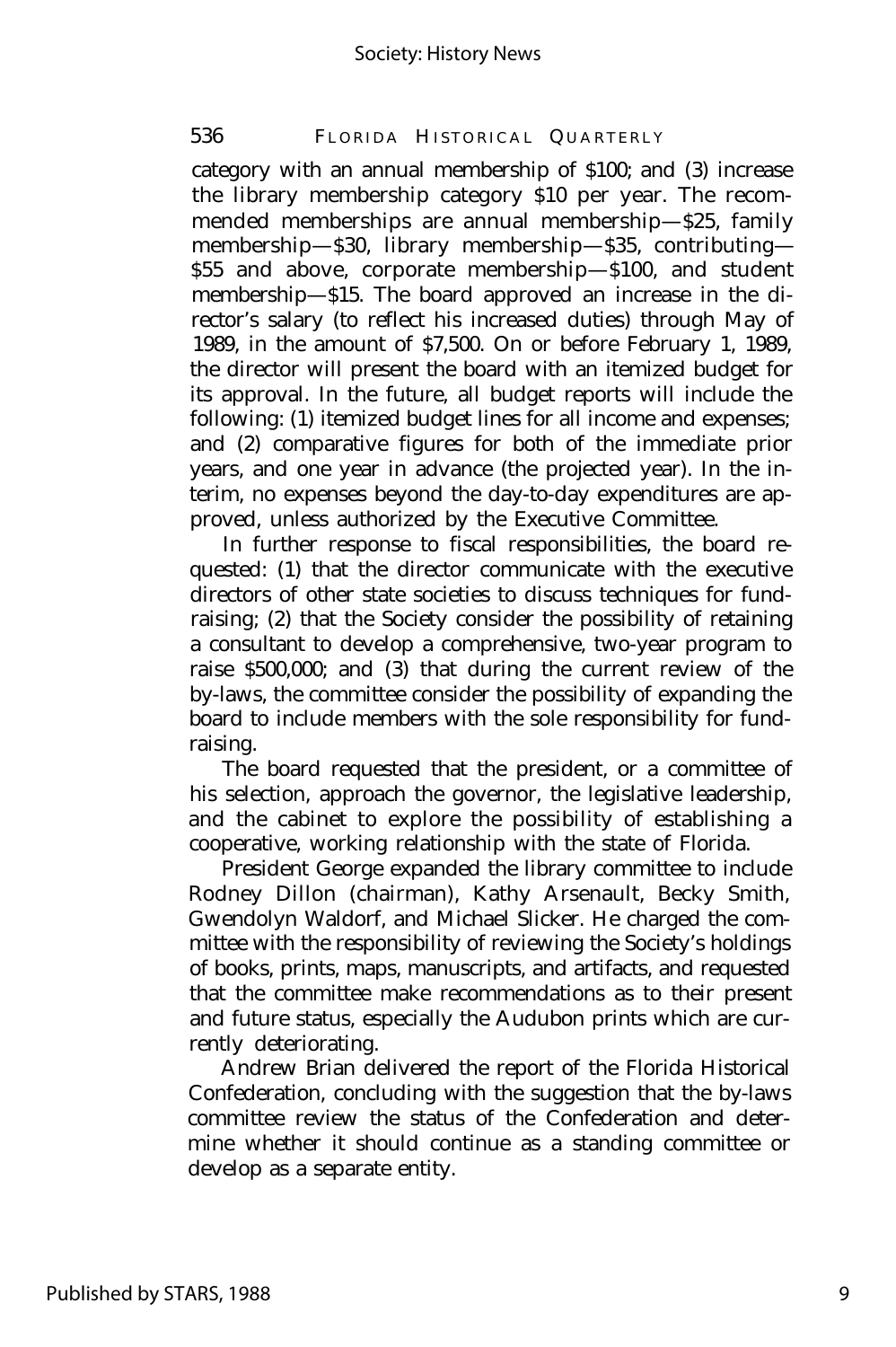#### DIRECTORS MEETING 537

Niles Shuh chairs a committee reviewing the Society's bylaws, giving special attention to the following items (in addition to those previously discussed in this meeting): the make-up of the Executive Committee, the line of succession, the status of the Newsletter editor, and the various duties and responsibilities of ex-officio members of the board.

The meeting was adjourned at 2:50 p.m.

https://stars.library.ucf.edu/fhq/vol67/iss4/9